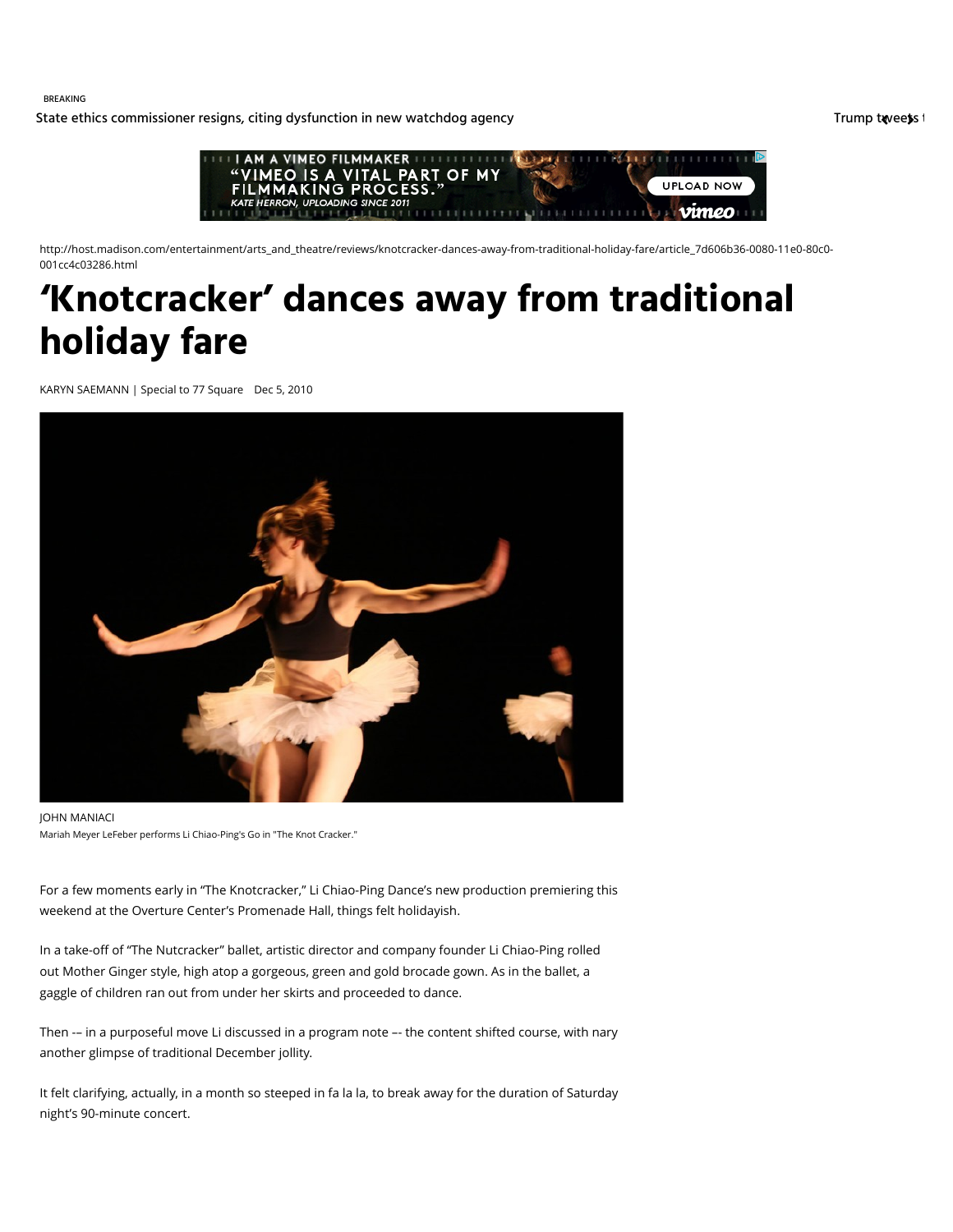In 17 movements that were alternatingly poignant and laugh-out-loud funny, the show tackled the idea of how horribly we treat people who don't fit into neatly defined, mainstream boxes.

The story, which had hint of bite but wasn't excessively edgy, followed a young girl name Little Miss Steps and her adult counterpart. In a series of situations, she was rejected by other people. Sometimes they packed up their things and left when she arrived, and other times they aggressively advanced on her in a bully pack.

The dancers represented a wide range of ages, from children to seniors, with a range of abilities. That mix intentionally played into the theme of accepting differences.

The star of the evening was company member Liz Sexe as the adult Little Miss Steps, who has come far since a hesitant debut with Li Chiao-Ping Dance in 2009.

On Saturday night, Sexe was artistically strong and very confident as she fronted ensembles, soloed and, several times, dueted with Li. It was in the beautifully synched duets, as she and Li twisted, rolled and offered some great, fast footwork, that Sexe's growth of the past year really showed. Her wide-eyed, pigtailed stage presence also hit just the right note.

It was a breakout performance that makes Sexe, a Dane County native from Deerfield, a local artist to watch.

## **Looking for fun? Get recommendations sent to your inbox**

|  | <b>Sian</b><br><b>In</b> |
|--|--------------------------|
|  |                          |

Many things worked well Saturday night, in particular: a duet in which Sexe and Hildy Feen flipped and spun from long ribbons suspended from the ceiling; the athletic agility of dancer Mychelyn McConley; a hilarious synchronized swimming spoof during which flippered and bathing-capped dancers Rachel Krinsky, Emily Miller and Ella Rosewood, among other antics, spouted water from their mouths; and the Chinese dragon dance that capped off the show, performed by guest artists from the Zhong Yi Kung Fu Association.

There were also moments that didn't feel dead-on, including the program's third movement, "Faux Pas." It felt muddled; dancers were not always together, and the quality of execution was inconsistent. And the music was too soft; you almost had to strain to hear it.

The ensemble work, however, seemed to strengthen as the program progressed, with a good showing by the final movements.

Overall, it was a wonderfully conceived, well-danced night that refreshingly stepped beyond the season's too-familiar box.